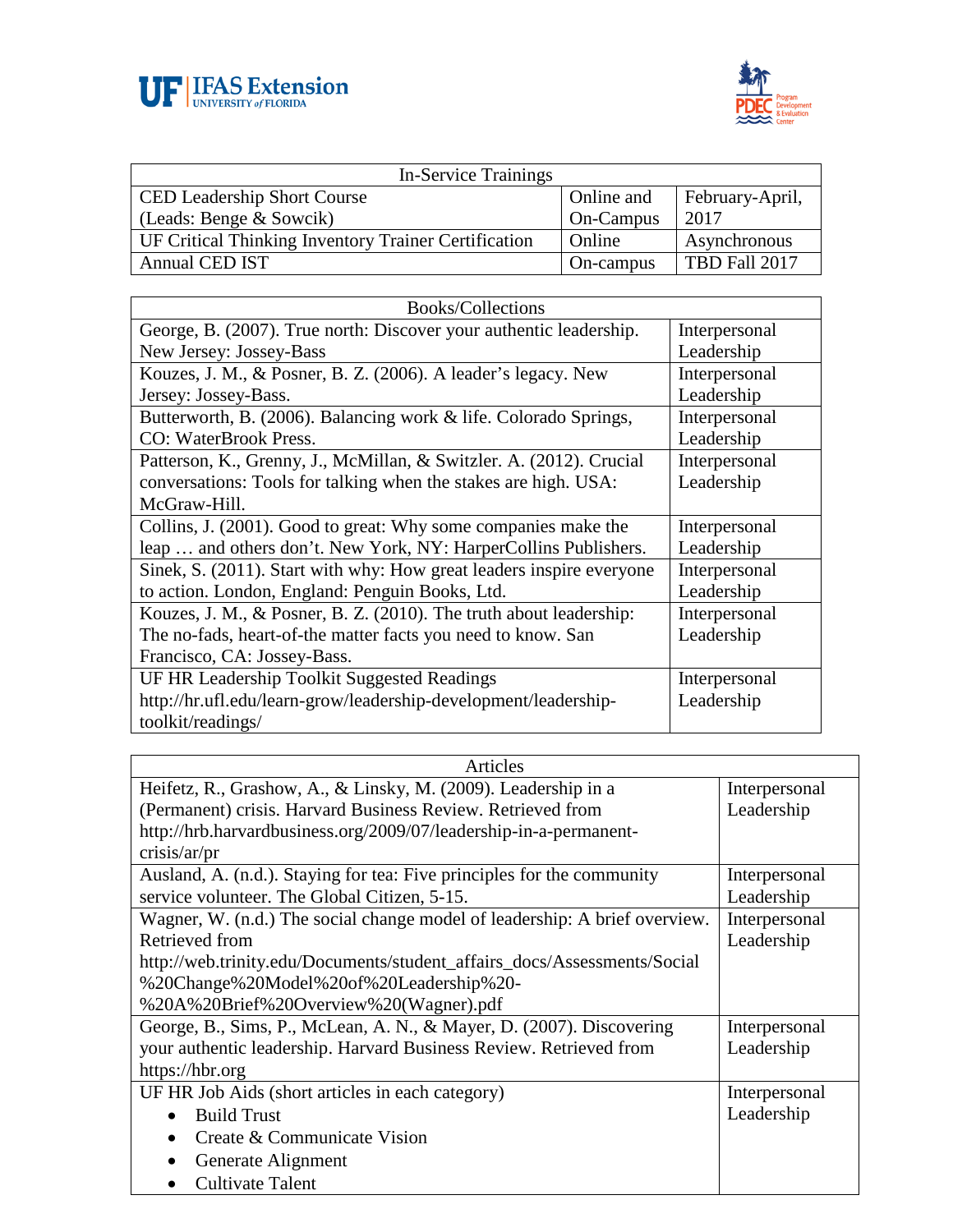



http://hr.ufl.edu/learn-grow/leadership-development/leadership-toolkit/jobaids/

| Conferences                                                   |                |  |
|---------------------------------------------------------------|----------------|--|
| <b>JCEP</b> Leadership Conference                             | Interpersonal  |  |
| February 10-11, 2016                                          | Leadership     |  |
| Las Vegas, NV                                                 |                |  |
| <b>PILD Conference</b>                                        | External       |  |
| April 10-13, 2016                                             | Linkages $\&$  |  |
| Arlington, VA                                                 | Collaborations |  |
| National Association of Extension Program & Staff Development | All            |  |
| Professionals Conference                                      |                |  |
| Date: TBD                                                     |                |  |
| Location: TBD                                                 |                |  |
| <b>ESP National Conference</b>                                | All            |  |
| Wilmington, NC                                                |                |  |
| October 8-12, 2017                                            |                |  |

| Training Courses & Workshops                                        |               |  |
|---------------------------------------------------------------------|---------------|--|
| Managing at UF: The Supervisory Challenge Courses                   | Interpersonal |  |
| http://hr.ufl.edu/learn-grow/leadership-development/managing-at-uf- | Leadership    |  |
| the-supervisory-challenge/courses/                                  |               |  |
| Advanced Leadership for Academics and Professionals                 | Interpersonal |  |
| http://hr.ufl.edu/learn-grow/leadership-development/                | Leadership    |  |
| <b>UF</b> Academy                                                   | Interpersonal |  |
| http://hr.ufl.edu/learn-grow/leadership-development/                | Leadership    |  |
| <b>Managers Cohort Opportunity</b>                                  | Interpersonal |  |
| http://hr.ufl.edu/learn-grow/leadership-development/                | Leadership    |  |

| <b>Webinars/TED Talks/Podcasts</b>                                     |                |
|------------------------------------------------------------------------|----------------|
| Amy Cuddy: Your Body Language Shapes who You are                       | Interpersonal  |
| http://www.ted.com/talks/amy_cuddy_your_body_language_shapes_who_y     | Leadership     |
| ou are#t-844752                                                        |                |
| Dan Pink: The Puzzle of Motivation                                     | Interpersonal  |
| http://www.ted.com/talks/dan_pink_on_motivation                        | Leadership     |
| Simon Sinek: How Great Leaders Inspire Action                          | Interpersonal  |
| http://www.ted.com/talks/simon_sinek_how_great_leaders_inspire_action  | Leadership     |
| Dan Ariely: What Makes Us Feel Good About Our Work?                    | Interpersonal  |
| http://www.ted.com/talks/dan_ariely_what_makes_us_feel_good_about_ou   | Leadership     |
| r work                                                                 |                |
| Kevin Andrews: Networking and Partnership Tips for Extension           | External       |
| Professionals                                                          | Linkages $\&$  |
| https://naepsdp.tamu.edu/index.php/webinars/webinar-archive            | Collaborations |
| Marilyn Lesmeister & Carolyn Aston: Viewing Volunteer and Workplace    | Interpersonal  |
| Management through Generational Lenses                                 | Leadership     |
| https://naepsdp.tamu.edu/index.php/webinars/webinar-archive            |                |
| Nancy Franz: Developing and Articulating the Public Value of Extension | External       |